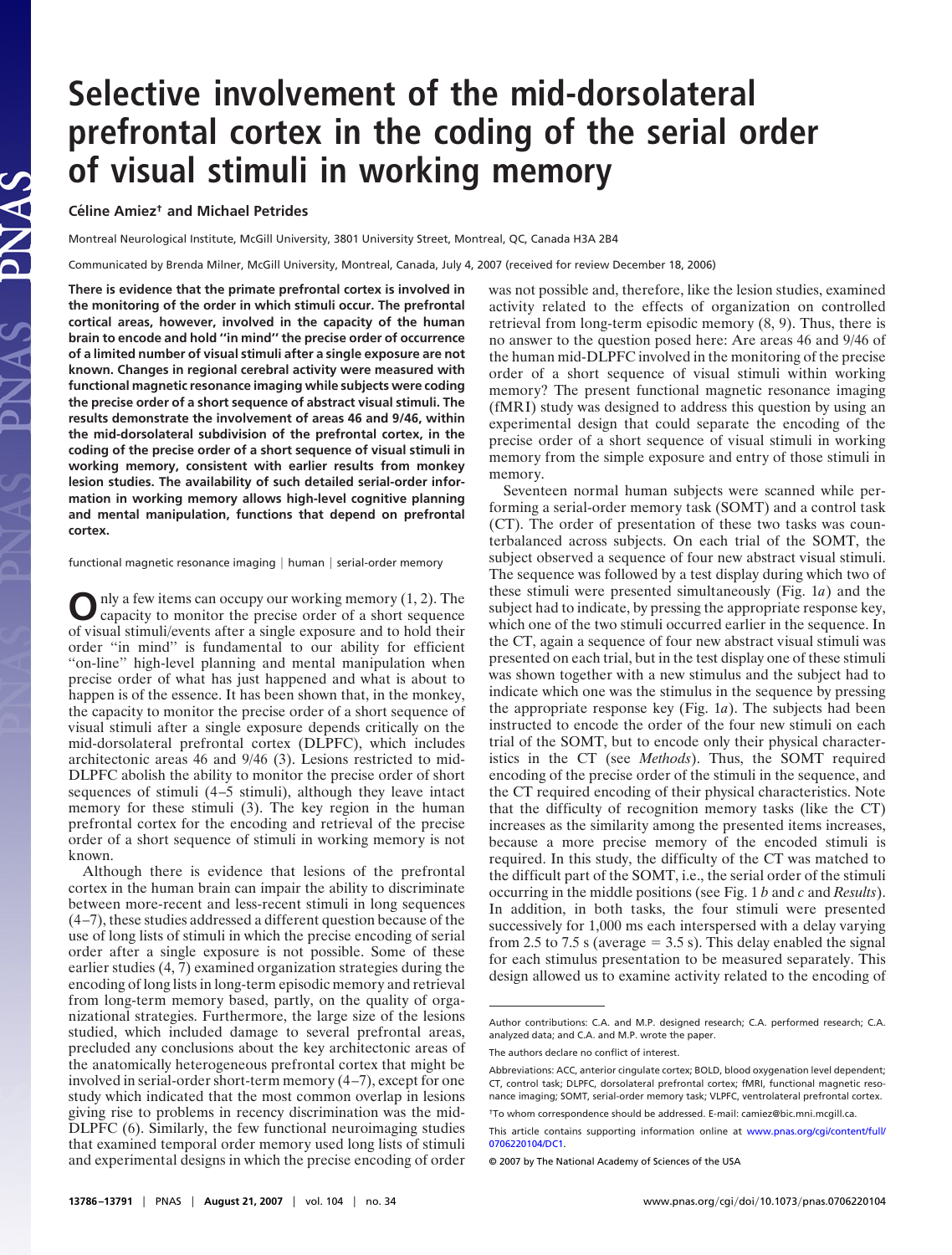

**Fig. 1.** Behavioral tasks and performance. (*a*) In both the SOMT and the CT, four new abstract nonverbal black and white stimuli were presented successively for 1,000 ms each. The presentation of the sequence was followed by a cue (1,000 ms) and then the test period (2,000 ms). A random delay varying from 2.5 to 7.5 s (average 3.5 s) was interspersed between the presentation of each one of the four stimuli, the cue, and the test period to enable the signal for each of these events to be measured. In the test period of the SOMT, two of the four stimuli from the preceding sequence were shown, and the subject had to indicate which one occurred earlier in the sequence. In the test period of the CT, one of the four stimuli from the preceding sequence and a new stimulus were shown, and the subject had to indicate the stimulus presented in the preceding sequence. Note that four new stimuli were used during the sequence presentation in all trials. (b) The subjects' mean (±SD) percent correct responses during the test period for judgments involving stimuli presented in the middle and end positions **NEUROSCIENCE**NEUROSCIENCE in the SOMT and all positions in the CT. Performance was significantly higher for the end positions in SOMT than for judgments involving the middle positions in SOMT and all positions in the CT (see *Behavioral Performance During Scanning*). (c) The subjects' mean (±SD) reaction times in the correct trials for judgments involving stimuli in the middle and end positions in SOMT and all positions in CT. Note that the mean reaction time for judgments involving the end positions in SOMT was significantly lower than for judgments involving the middle positions in SOMT and the CT (see *Behavioral Performance During Scanning*).

the serial order but not to the maintenance of this information within working memory.

# **Results**

**Behavioral Performance During Scanning.** In the test period of the CT, there was no significant difference in behavioral performance for stimuli occurring at the end positions (i.e., positions 1 and 4) during the sequence versus stimuli occurring at the middle positions (i.e., positions 2 and 3) (mean percent correct performance for the middle positions,  $84.7 \pm 36.0\%$  and for the end positions,  $84.8 \pm 35.9\%, t = 0.03, P < 0.97$ ; mean reaction time for the middle positions,  $1,268.7 \pm 288.5$  ms and for the end positions,  $1,251.3 \pm 281.9$  ms,  $t = -0.96$ ,  $P < 0.34$ ). Thus, performance for the test period of the CT is presented for all of the stimuli together (Fig. 1 *b* and *c*).

As can be seen in Fig. 1*b*, there were differences in percent correct performance between judgments of the order of presentation of stimuli that occupied the middle positions in the SOMT, judgments of the order of stimuli in the end positions in the SOMT, and recognition judgments in the CT  $(F_{(2,2320)} = 21.1,$  $P$  < 0.00001, one-way ANOVA). Post hoc comparisons (at  $P$  < 0.000001, Fisher's test) showed that the percent correct performance for the end positions in the SOMT (94.5  $\pm$  22.7%) was significantly higher than performance for both the middle positions in the SOMT (83.3  $\pm$  37.4%) and the CT (84.7  $\pm$  35.9%). However, the percent correct performance for the middle positions in the SOMT was not significantly different from correct performance in the CT ( $P < 0.39$ , Fisher's test). These data show that the difficulty of the CT was well matched with that of the middle positions of the SOMT, but that the CT was more difficult than the easier end positions in the SOMT. Furthermore, as can be seen in Fig. 1*c*, the mean reaction time for judgments involving the end positions in the SOMT (1,179.8  $\pm$ 282.8 SD) was significantly lower than for judgments involving the middle positions in the SOMT  $(1,344.3 \pm 304.2$  SD) and the CT (1,260.1  $\pm$  285.3 SD) ( $F_{(2,2015)} = 41.2, P < 0.0001$ , one-way ANOVA), again showing that the end positions in the SOMT were easier than both the CT and the middle positions in the SOMT.

#### **fMRI Blood Oxygenation Level Dependent (BOLD) Response Analyses.**

Note that the analysis of the BOLD signal was performed on the correct trials. To assess which ones of the many prefrontal cortical areas were involved in the encoding of the serial order of the visual stimuli, we first compared the BOLD signal obtained during the presentation of all of the four stimuli (i.e.,  $STIM1 + STIM2 + STIM3 + STIM4$ , Fig. 1*a*) in the SOMT with the corresponding signal during the presentation of all of the four stimuli in the CT (i.e., SOMT minus CT). It is important to note that we examined the BOLD signal only in the 1,000-ms periods during which the four stimuli on each trial were presented, because the only difference between the SOMT and the CT during the presentation of the four stimuli is that, in the SOMT, the subject has to encode the order of the stimuli. The comparison SOMT minus CT demonstrated two peaks of increased activity within the mid-DLPFC during the encoding of the serial order of the stimuli. The coordinates of the activity peaks are provided in the Montreal Neurological Institute (MNI) standard stereotaxic space. There was a peak of increased activity in the right mid-DLPFC area 9/46 ( $x = 49$ ,  $y = 34$ ,  $z =$ 23,  $t = 3.74$ ) and a peak in the left mid-DLPFC area 46 ( $x = -40$ ,  $y = 46$ ,  $z = 4$ ,  $t = 4.64$ ) (Fig. 2*a*). In addition, there was increased activity in the right anterior cingulate cortex (ACC)  $(x = 12, y = 12)$  $30, z = 23, t = 3.03$ .

After the overall analysis, we examined the relative involvement of the above areas in the successive encoding of the first, second, third, and fourth stimuli in the SOMT. For this goal, the mean percent BOLD signal change was measured as follows: First, the regions of interest were identified in each single subject on the basis of the overall comparison of the BOLD signal obtained during the presentation of all four stimuli in the SOMT with the corresponding signal during the presentation of all four stimuli in the CT (i.e., SOMT Stim1  $+$  Stim2  $+$  Stim3  $+$  Stim4 minus  $CT \text{Stim1} + \text{Stim2} + \text{Stim3} + \text{Stim4}$ ). Second, the percent BOLD signal change was measured within a gray matter volume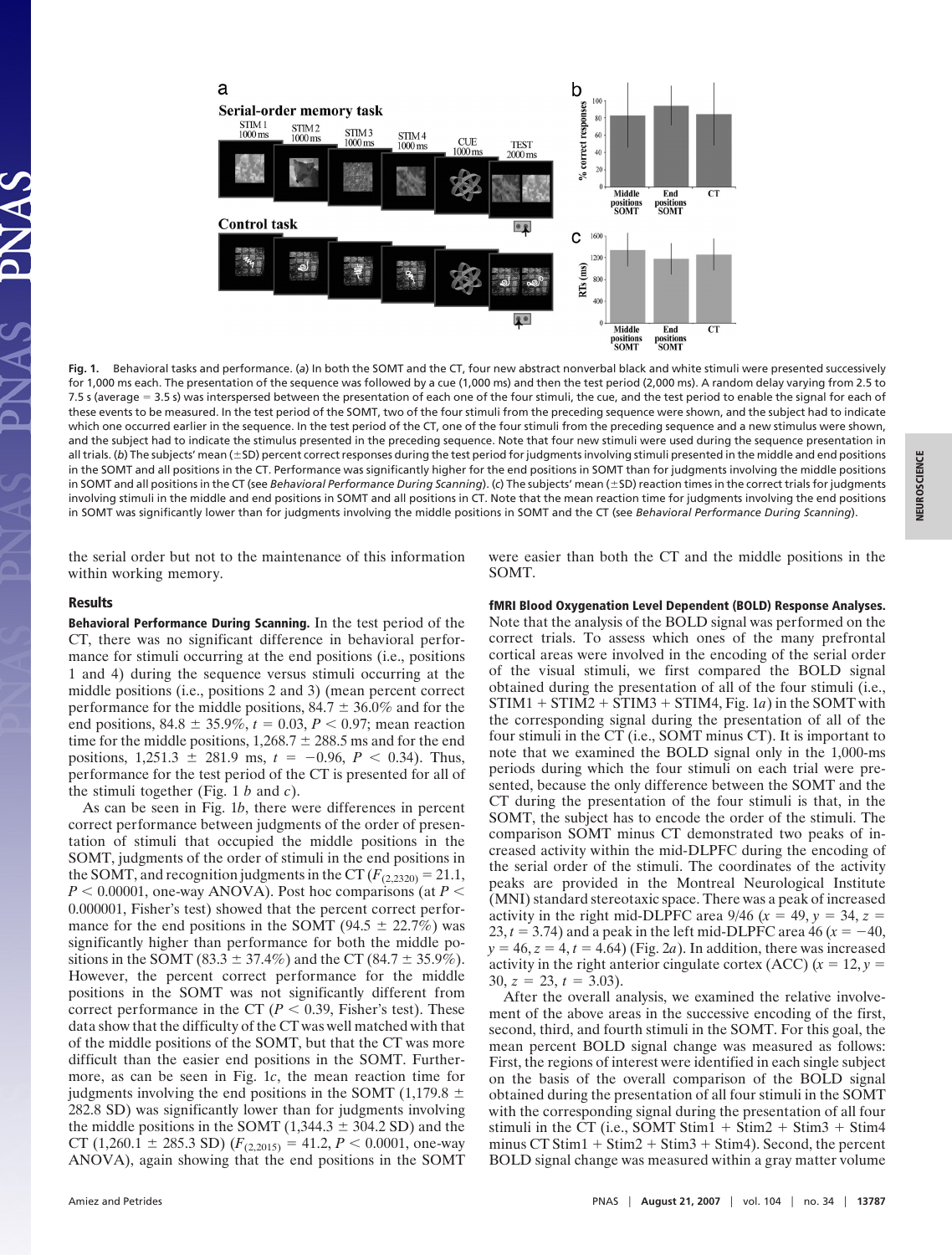

**Fig. 2.** Peaks of increased activity during the presentation of all four stimuli from the comparison SOMT minus the CT. (*a*) Group analysis, i.e., average activity increases from all 17 subjects. The *t* statistical map of activity has been superimposed on the average T1 anatomical acquisition of the 17 subjects transformed into the MNI standard stereotaxic space. The areas surrounded by a blue, green, yellow, and red circle indicate, respectively, the location of the activity increase within areas 9/46, 46, 47/12, and the ACC. The *y* value indicates the anteroposterior level in millimeters within the MNI stereotaxic space. The color scale indicates the *t* value range. (*b*) Schematic representation of the activity increases on the cortical surface rendering in standard stereotaxic space of a single right and left hemisphere. The activity increase observed within areas 9/46 during the presentation of the four stimuli in the comparison SOMT minus CT is represented by a blue cross in a blue circle. The green arrow points to the painfs2 in the depth of which the activity increase within area 46 is observed. The red arrow points to the horizontal sulcus in the depth of which the activity increase within the mid-VLPFC is observed. The blue and the yellow areas represent the location of the mid-DLPFC (i.e., areas 9/46 and 46) and the mid-VLPFC, respectively. L and R, left and right hemispheres; as, ascending sulcus; cgs, cingulate sulcus; cs, central sulcus; fms-l, fms-i, and fms-m, lateral, intermediate, and medial frontomarginal sulci; hs, horizontal sulcus; ifs, inferior frontal sulcus; infs-h and infs-v, horizontal and vertical branches of the intermediate frontal sulcus; iprs, inferior precentral sulcus; painfs1, painfs2, and painfs3, paraintermediate frontal sulci 1, 2, and 3; pmfs-p, pmfs-i, and pmfs-a, posterior, intermediate, and anterior posterior middle frontal sulci; r, sulcus radiatus; sf, Sylvian fissure; sfs, superior frontal sulcus; sprs-d and sprs-v, dorsal and ventral branches of the superior precentral sulcus; ts, triangular sulcus.

of a 5-mm<sup>3</sup> radius centered on the peaks observed in each region of interest in each single subject for each one of the following comparisons: Stim1, SOMT minus CT; Stim2, SOMT minus CT; Stim3, SOMT minus CT; and Stim4, SOMT minus CT. Finally, the percent BOLD signal change obtained in the 17 subjects was averaged for each region of interest and for each comparison. As can be seen in Fig. 3, the mean percent BOLD signal change was greater during the encoding of the second and third stimuli than during the encoding of the first and the last stimuli in the right area 9/46, the left area 46, and the ACC. It is interesting to note here that the above overall comparison (i.e., Stim1  $+$  Stim2  $+$  $Stim3 + Stim4$ , SOMT minus CT) revealed also an increase in activity in one location in the mid-ventrolateral prefrontal cortical (VLPFC) region  $(x = -39, y = 18, z = 6, t = 3.13)$ . This activity increase was situated within the horizontal sulcus, which is occupied by architectonic area 47/12 at the border with area 45. In this region, the mean percent BOLD signal change to the



Fig. 3. Mean (±SEM) percent BOLD signal change within areas 9/46, 46, 47/12, and the ACC during the presentation of the first, second, third, and fourth stimuli in the sequence. The signal change was based on the group comparison SOMT minus CT. The percent BOLD signal change varied significantly between the above frontal regions during the successive presentation of stimuli in the SOMT  $[F_{(9,159)} = 3.35, P < 0.00089, 4$  (frontal areas)  $\times$  4 (stimulus sequence positions) repeated-measures ANOVA]. Post hoc comparison (Fisher's test,  $P < 0.05$ ) showed that the mean percent BOLD signal change was significantly greater during the presentation of the second and the third stimuli (i.e., the middle positions in the sequence) compared with the signal observed during the presentation of the first and the fourth stimuli (i.e., the end positions) in the right area 9/46, in the left area 46, and in the right ACC. By contrast, the mean percent BOLD signal change was significantly greater during the presentation of the first and the fourth stimuli compared with the signal during the presentation of the second and the third stimuli in left area 47/12. The mean percent BOLD signal change during the presentation of the first and the last stimuli was not statistically different between the following areas: right 9/46, left 46, right ACC, and left 47/12. By contrast, the mean percent BOLD signal change was significantly greater during the presentation of the second and the third stimuli in the right area 9/46, in the left area 46, and in the right ACC compared with the signal in the left area 47/12. ns, not significant at  $P < 0.05$  (Fisher's test); \*, significant at  $P < 0.05$  (Fisher's test).

stimuli that occupied the first and the last positions in the sequence was greater than that to the middle positions (Fig. 3) (see below for comment).

We also examined, on a subject-by-subject basis, the exact location within the prefrontal cortex of the increases in activity related to the encoding of the order of the stimuli. This examination confirmed that, in each subject, one activity peak was always located in the right hemisphere on the middle frontal gyrus above the rostral part of the inferior frontal sulcus and in front of the anterior segment of the posterior middle frontal sulcus (see Fig. 2*b*). Architectonic studies in our laboratory have shown that this part of the middle frontal gyrus is occupied by area 9/46 (10). The other increase in activity occurred adjacent and within the intermediate sulcus where our architectonic studies indicate that area 46 is located (i.e., painfs1 and painfs2, Fig. 2*b*) (10). Thus, the subject-by-subject analysis provided strong evidence that the activity increases were occurring within the mid-DLPFC (i.e., architectonic areas 46 and 9/46).

The difficulty of the middle positions of the SOMT was well matched to the difficulty of the CT, but the end positions of the SOMT were easier than the CT (see Fig. 1*b* and *Behavioral Performance During Scanning*). We therefore proceeded to compare separately activity during the encoding of stimuli in the end positions and the middle positions of the SOMT with activity in the CT. Both comparisons yielded significantly increased activity in the mid-DLPFC (end positions SOMT minus end positions CT: area  $9/46$ ,  $x = 51$ ,  $y = 36$ ,  $z = 21$ ,  $t = 3.71$ ; area  $46$ ,  $x = -43$ ,  $y = 44$ ,  $z = 4$ ,  $t = 3.65$ ; middle positions SOMT minus middle positions CT: area  $9/46$ ,  $x = 44$ ,  $y = 30$ ,  $z = 26$ ,  $t = 4.64$ ; area 46,  $\hat{x} = -36, y = 46, z = 5, t = 4.33$ . In other words, regardless of whether we compared the encoding of the middle positions in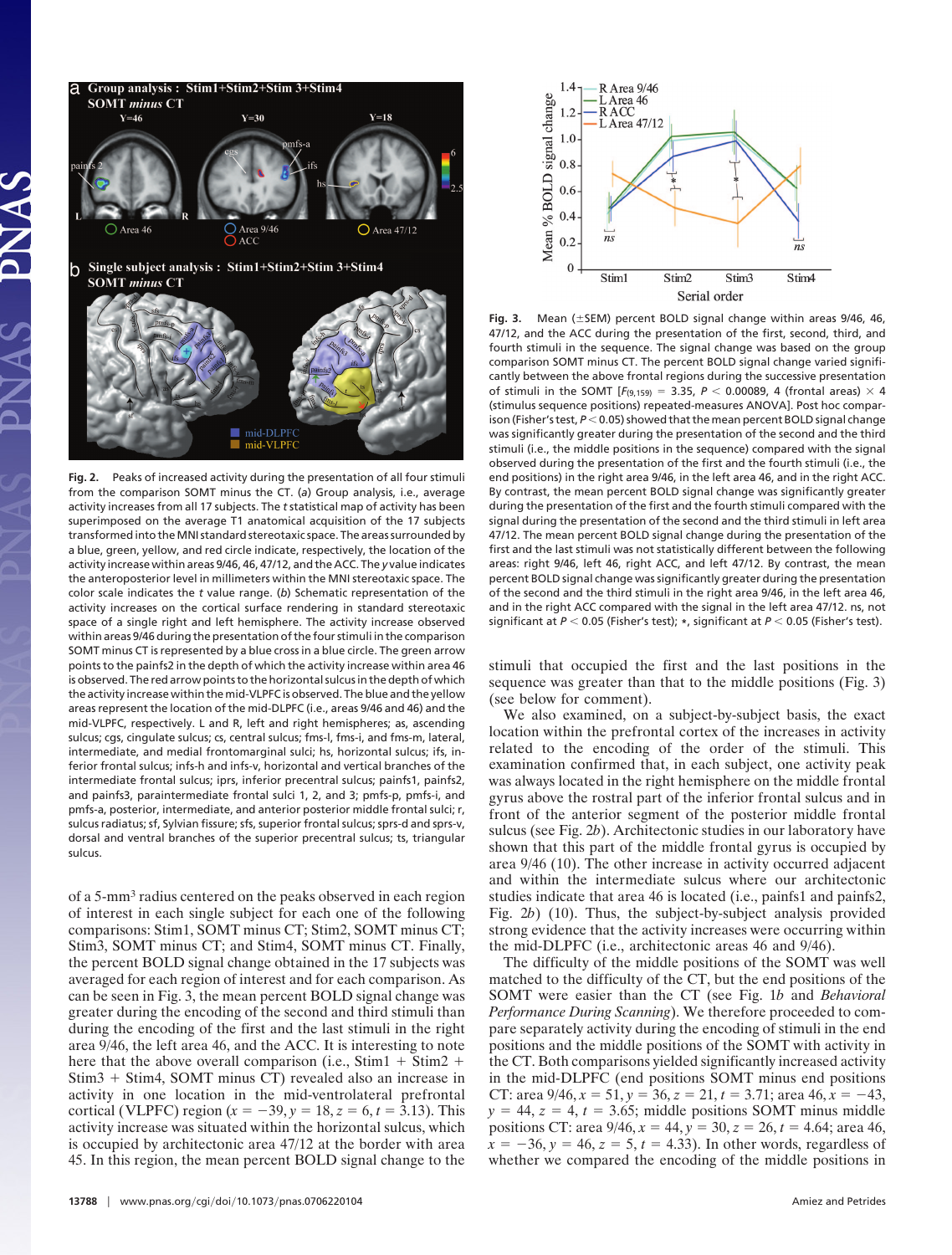

**Fig. 4.** Activity related to the test period. (*a*) Peaks of greater activity during the test period of the SOMT when the subjects were judging the relative order of stimuli that had occupied the middle positions during the sequence presentation compared with judgments of the relative order of stimuli that had occupied the end positions (i.e., middle positions SOMT minus end positions SOMT in the whole group of 17 subjects). The *t*statistical map of activity has been superimposed on the average T1 anatomical acquisition of the 17 subjects transformed into standard stereotaxic space. The *y* value indicates the anteroposterior level in millimeters within the MNI stereotaxic space. The color scale indicates the *t* value range. (*b*) Mean (-SEM) percent BOLD signal change within areas 9/46 and 46 during judgments involving the middle positions and end positions in the test period of the SOMT in comparison with the test period of the CT. **\***, significant at *P* 0.08 (*t* test).

the SOMT that were equal in difficulty to the CT or the encoding of the end positions in the SOMT that were easier than the CT, there was significantly greater activity in the mid-DLPFC during serial-order encoding. Consequently, the pattern of activity observed in the mid-DLPFC cannot be attributed to the relative difficulty of the tasks being compared. It should also be noted that a recent study has shown greater activity in lateral prefrontal cortex in tasks that are easier to perform because they allow the coding of structure in sequences of spatial and verbal stimuli relative to more difficult unstructured CTs (11).

To examine further whether modulation of the BOLD signal to increasing demands in the SOMT would be specific to the mid-DLPFC, we compared the signal obtained during the test period when the subjects were retrieving (i.e., judging) the relative order of stimuli that occupied the more difficult middle positions (i.e., positions 2 and 3) with the signal during judgment of the relative order of stimuli that occupied the easier first and last positions (i.e., middle positions SOMT minus end positions SOMT). The results showed that during judgment of the serial order of stimuli that occupied the more challenging middle positions, there was greater activity in the right mid-DLPFC area 9/46  $(x = 49, y = 29, z = 27, t = 3.91)$  and the left area 46  $(x = 9.91)$  $-30, y = 51, z = 8, t = 3.29$  (Fig. 4*a*). Again, a subject-by-subject analysis showed that the peaks of activity were always in the middle frontal gyrus above the inferior frontal sulcus and anterior to the posterior middle frontal sulcus, i.e., where area 9/46 is located, and within the intermediate frontal sulcus where area 46 is located (10).

Finally, we examined the signal in the mid-DLPFC (areas 46 and 9/46) during the test period related to judgments of the order of stimuli in the middle positions and in the end positions of SOMT in comparison with the test period of the CT. For this goal, we first identified the activity peaks in the mid-DLPFC (areas 46 and 9/46) in each individual subject from the comparison ''all test periods in SOMT minus all test periods in CT." The percent BOLD signal change was then measured within a gray matter volume of a 5-mm<sup>3</sup> radius centered on these peaks for each one of the following comparisons: ''test period of judgments involving the middle positions of SOMT minus judgments involving all positions of CT'' and ''test period of judgments involving the end positions of SOMT minus judgments involving all positions of CT.'' Finally, the percent of the BOLD signal change obtained in the 17 subjects was averaged for each region of interest and for each comparison. The results showed that the mean percent BOLD signal change for the middle positions of SOMT was higher than for the end positions of SOMT in areas 46 and 9/46 combined ( $t = 2.81, P < 0.008$ ) (see Fig. 4*b*).

# **Discussion**

The present findings demonstrate unambiguously that activity increases related to the encoding of the serial order of a small number of visual events in working memory occur within the human mid-DLPFC (areas 46 and 9/46) and the anatomically and functionally related ACC (Fig. 2). The greater response in these areas related to the encoding stimuli that occupied the middle positions in the sequence (i.e., the second and third positions in the four stimulus sequence) in comparison with the response to stimuli that occupied the first and last positions. These findings parallel remarkably results of the analysis of the effects of lesions to the mid-DLPFC in the monkey on serialorder short-term memory. In the monkey, absence of this area prevented the precise coding of order: only an approximate order could be inferred, indirectly, on the basis of the greater saliency of the first and last stimuli (i.e., on the basis of the classic primacy and recency effects) relative to the less-salient middle positions in the sequence (3). Interestingly, monkeys with mid-DLPFC lesions that cannot code the serial order of stimuli after a single presentation are still able to learn to select visual stimuli according to a learned fixed order, i.e., they are able to learn a sequence on the basis of repeated trials (12). Thus, mid-DLPFC lesions abolish the neural representation of explicit ordinal position of a short series of stimuli based on a single exposure, leaving intact the learning of fixed chains of associations (i.e., learning a sequence of stimuli) and indirect inference of approximate order based on the greater saliency of the first and last items in a list.

The analysis of the mean percent BOLD response change demonstrated that, in the mid-DLPFC (areas 9/46 and 46) and the ACC, there was increased activity to the coding of all of the positions in the sequence but with greater activity for the coding of the middle positions, which are the most challenging in terms of serial-order coding (Fig. 3). By contrast, in the mid-VLPFC, there was greater activity to the stimuli occupying the first and the last positions in the sequence (Fig. 3). In other words, the mid-VLPFC was responding primarily to the more salient first and last stimuli (i.e., it appeared to be involved in the coding of primacy and recency). The present functional neuroimaging results are consistent with recent single neuron recording studies in the monkey. In one study in which the monkeys had to code only two sequentially presented stimuli, neurons in the mid-VLPFC responded to these two stimuli differentially (13), perhaps coding their relative saliency. By contrast, another single neuron recording study in the monkey with longer sequences (three stimuli) reported neurons in the DLPFC, but not the VLPFC, that coded the order of stimuli (14).

The involvement of the ACC in serial-order memory is consistent with anatomical, electrophysiological, and lesion studies in the monkey. The ACC is strongly connected with areas 9/46 and 46 (15–17) and is also closely related to these areas in evolutionary development (15, 18). Although the ACC works closely with the mid-DLPFC, ACC lesions in the monkey do not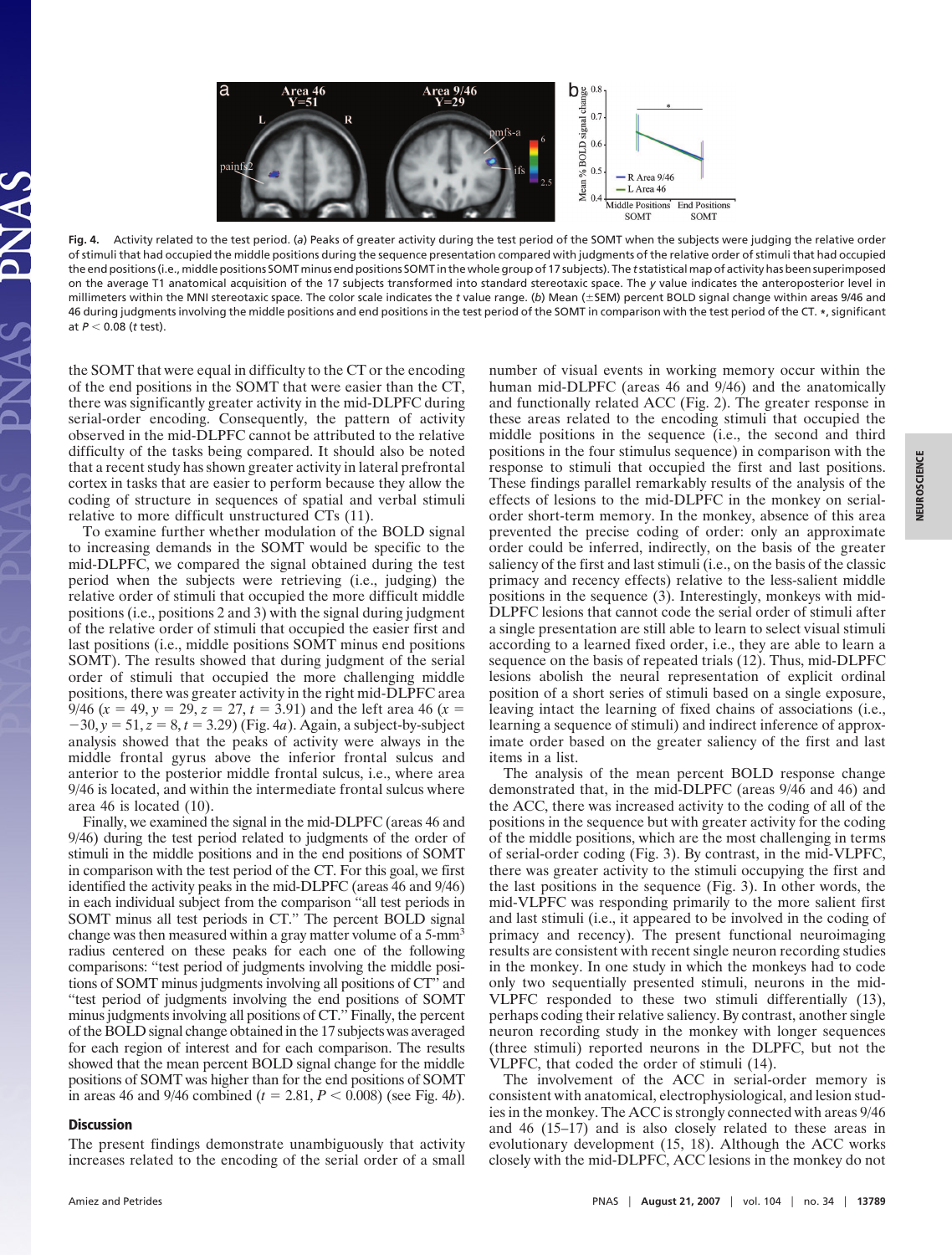yield working memory deficits similar to those obtained after DLPFC lesions (19). Similarly, ACC neurons do not encode information in working memory in the same way as mid-DLPFC neurons (20). Although the exact role of ACC in serial-order memory remains unclear, one hypothesis is that ACC neurons encode the distance of events with respect to the goal (20) and not the order of occurrence of events in relation to the first event. Further work will be necessary to clarify the role of ACC in serial-order memory.

At present, there have been two prominent approaches to the study of the encoding of serial order in working memory. The first approach focused on the study of phonologically coded, stored, rehearsed, and recalled verbal material (21–24). This type of research, which examined the phonological coding of verbal stimuli (e.g., numbers) and the phonological storage and rehearsal of these verbal stimuli, led to the concept of the phonological (articulatory) loop (1) and the demonstration from lesion studies that the left supramarginal gyrus, together with Broca's speech region in the left cerebral hemisphere and the left premotor cortex, constitute an articulatory neural network involved in the processing of various aspects of the phonologically coded stimuli (25, 26). Several neuroimaging studies (27– 29) have also shown that the left supramarginal, Broca's speech region, and the left premotor cortical regions play an important role in the phonological coding and rehearsal needed to maintain verbal material in phonological short-term memory. The second research approach examined the coding of the serial order of nonverbal images, i.e., non-phonologically coded material. The neural basis of this type of serial-order coding, which does not critically involve the phonological system (i.e., an aspect of linguistic processing), has been studied in monkeys (3, 13, 14, 30) and in patients with brain lesions (6). The importance of the prefrontal cortex for the coding of the order of stimuli was first suggested by Milner (31) based on impaired performance by patients with frontal lesions on a short-term memory task involving the recurrence of a small number of stimuli. The present functional neuroimaging study provides evidence that the mid-DLPFC (areas 46 and 9/46) constitutes the critical part of the prefrontal cortex for the precise encoding in working memory of the order of a short sequence of visual nonverbal and non-phonologically coded abstract stimuli. The results are also consistent with the finding that frontal lesions in human subjects that encroach upon the mid-DLPFC impair judgments of the relative order of stimuli in a long series of stimuli (6). Note that, in the latter study, verbalization is of limited value in the coding of the relative order of stimuli.

In conclusion, the present fMRI results, together with the anatomical and neurophysiological evidence referred to above, suggest that the mid-DLPFC is necessary for the monitoring of the precise order of a limited number of visual stimuli. The availability of such detailed information in working memory is central to the ability to manipulate ''in the mind'' the order of stimuli and, therefore, to plan a series of steps of action which can then be translated (if necessary) into movement by the premotor/motor regions of the cortex (32–34). Areas 46 and 9/46, which monitor serial order in current awareness, have strong connections with premotor cortical areas (15, 35) where the sequence of motor action must then be coded. Interestingly, lesions of area 8 and premotor area 6 do not impair the entry into working memory, after a single exposure, of the serial order of visual stimuli (3), a finding that further highlights the specificity of the contribution of the mid-DLPFC in monitoring and manipulating order in the mind versus the motor programs that will ultimately translate high-level cognition into action.

# **Methods**

**Subjects.** Seventeen right-handed normal human subjects (8 females and 9 males, mean age  $= 26.8 \pm 2.8$  years) participated

in the present fMRI study after informed, written consent according to the guidelines established by the Ethics Committee of the Montreal Neurological Hospital and Institute. The subjects were trained on the SOMT and the CT 1 day before the scanning session until they reached at least 85% correct responses in the middle positions and end positions of the SOMT and in the CT.

**Stimuli and Testing Procedure During Scanning.** The stimuli were abstract black and white designs to discourage the use of verbal mediation. In addition, the subjects were instructed not to use verbal mediation during the performance of the task. On each trial of the SOMT, four new abstract visual stimuli were presented successively on the screen for 1,000 ms each, followed by a test display during which two of these stimuli were shown simultaneously (Fig. 1) and the subject had to indicate, by pressing the appropriate response key, which one of the two stimuli occurred earlier in the sequence. In a random 50% of the test displays, the first and the last stimuli of the sequence were presented (i.e., end positions in the SOMT), and in the remaining 50%, the second and the third stimuli of the sequence were presented (i.e., middle positions in the SOMT). In the CT, again four new abstract visual stimuli were presented successively, but in the test display one of these stimuli was shown together with a new stimulus and the subject had to indicate which one was the stimulus presented in the sequence by pressing the appropriate response key (Fig. 1). In a random 50% of the test displays, the first or the last stimulus of the sequence was presented together with a new stimulus (i.e., end positions in the CT), and in the remaining 50%, the second or the third stimulus of the sequence was shown together with a new stimulus (i.e., middle positions in the CT). Because of the abstract nonverbal nature of the stimuli, the instruction given to the subjects not to attempt to verbalize the stimuli, and because new stimuli were used in all of the trials of both the SOMT and the CT, the influence of verbalization was minimized in the present experiment. The subjects confirmed during the debriefing after the experiment that they had not attempted to verbalize these constantly changing nonverbal stimuli.

In one condition, the stimuli were abstract designs occupying the whole image and, in the other condition, they were smaller abstract designs embedded in a uniform abstract design background. In the example in Fig. 1*a*, the embedded abstract figures were abstract line drawings (squiggles). The embedded stimuli were different from trial to trial. The difference in the overall physical features of the stimuli (i.e., whether they occupied the whole image or were embedded in a uniform background) enabled the subjects to know which task they were performing at the beginning of each trial. Note that, for 9 of the 17 subjects, the overall physical features of the stimuli indicating the SOMT and the CT corresponded to the example displayed in Fig. 1*a* and, for the other eight subjects, the overall physical features of the stimuli indicating the SOMT and the CT were reversed.

**FMRI Scanning and Data Analysis.** Each normal volunteer was scanned by using a 1.5 T Siemens Sonata MRI Scanner (Siemens AG, Erlangen, Germany). After a high-resolution T1 anatomical scan (whole head, 1-mm<sup>3</sup> isotropic resolution), six functional runs of 248 images each [38 oblique T2\* gradient echoplanar images, voxel size =  $3.4 \times 3.4 \times 3.4$  mm, repetition time (TR) = 3.5 s, echo time (TE) = 45 ms, flip angle =  $90^{\circ}$ ] sensitive to the BOLD signal were acquired. The repetition time of 3.5 s enabled us to scan the entire brain with the voxel resolution described above. The onset of the first trial in each run was synchronized with the scanner acquisition via a trigger signal generated by the scanner. Behavioral and imaging data were acquired in all trials. In each functional run, the subjects performed 12 SOMT (i.e., six "end positions SOMT" and six "middle positions SOMT") and 12 CT trials. Stimulus presentation and the recording of motor